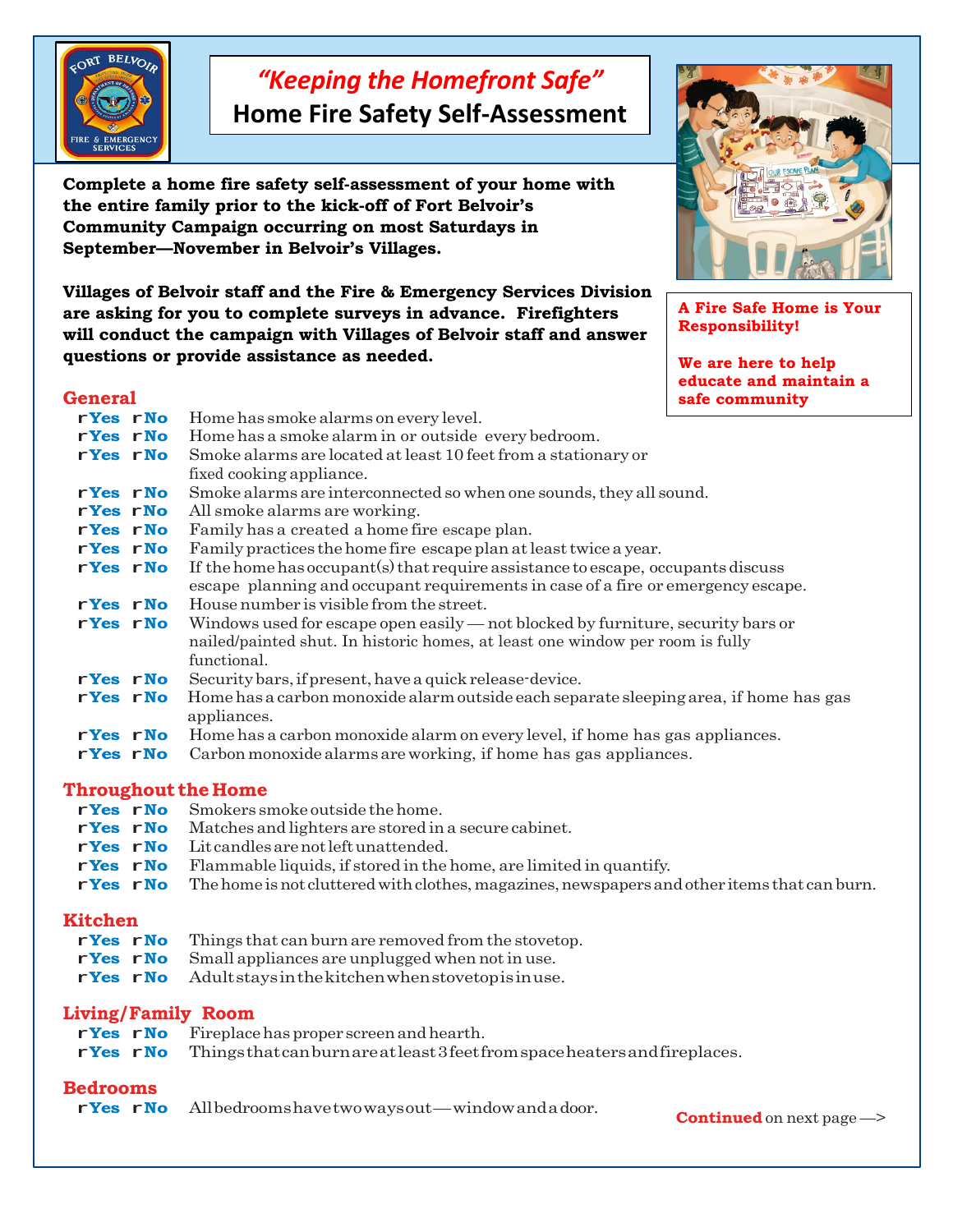

# *"Keeping the Homefront Safe"*

**Home Fire Safety Self-Assessment**

### **Basement**

| Daschlehe               |                                                                                                                   |
|-------------------------|-------------------------------------------------------------------------------------------------------------------|
| rYes rNo                | Workshopareaiscleanofthingsthatcanburn.                                                                           |
| rYes rNo                | Hot water heater is set at no higher than 120° Fahrenheit.                                                        |
| rYes rNo                | Thingsthatcanburnareatleast3feetfromthefurnace.                                                                   |
| rYes rNo                | Clothes dryer lint filter and vent pipe are clean.                                                                |
|                         |                                                                                                                   |
| <b>Garage</b>           |                                                                                                                   |
| rYes rNo                | There is a solid door between garage and residence.                                                               |
| rYes rNo                | Gas powered equipment is stored in an outside shed or garage, separate from the home.                             |
| rYes rNo                | Gasoline is stored in an approved safety container in an outside shed or garage, separate                         |
|                         | from the home.                                                                                                    |
|                         |                                                                                                                   |
| <b>Outside the Home</b> |                                                                                                                   |
| rYes rNo                | Outside electrical receptacles are GFCI and they are in good working condition.                                   |
| rYes rNo                | There is no rubbish, trash, brush or tree trimmings accumulation on the property.                                 |
| rYes rNo                | Barbecue grill is only used outdoors.                                                                             |
|                         |                                                                                                                   |
| rYes rNo                | Children's wading pool is enclosed by a four-sided fence.                                                         |
| <b>Electrical</b>       |                                                                                                                   |
|                         |                                                                                                                   |
| rYes rNo                | AFCIs (arc-fault circuit interrupters) where installed in the home are working                                    |
|                         | properly                                                                                                          |
| rYes rNo                | Kitchen and bathrooms have GFCI outlets on countertop surfaces within 6 feet of running                           |
|                         | water outlets and they are working properly.                                                                      |
| rYes rNo                | All receptacle and switch faceplates are installed and in good condition.                                         |
| rYes rNo                | Receptacles have been tested and are in good working condition—no evidence of arcing or                           |
|                         | overheating.                                                                                                      |
| rYes rNo                | Switches are in good condition—no evidence of arcing or overheating.                                              |
| rYes rNo                | Lighting fixture canopies are fastened in place and fixture is in good condition.                                 |
| rYes rNo                | Bulbs in light fixtures are the correct wattage for the lighting fixture.                                         |
| rYes rNo                | Flexible cords and cables are not used as fixed wiring, run through holes in walls, ceiling or                    |
|                         | floor, run through doorways or windows or under carpets or attached to building surfaces.                         |
| rYes rNo                | If there are young children in the home, the home has tamper-resistant outlets.                                   |
| rYes rNo                | Electrical panel board and distribution equipment is accessible for inspection and in good                        |
|                         | condition — no evidence of overheating, corrosion or other damage.                                                |
|                         |                                                                                                                   |
| rYes rNo                | Service entrance raceways or cables are fastened in place, grounded, readily accessible and in<br>good condition. |
|                         |                                                                                                                   |
|                         | Stair Safety Trips and falls on stairs are a leading cause of home injuries.                                      |
| rYes rNo                | Handrail(s) is securely in place at any staircase.                                                                |
|                         |                                                                                                                   |

**rives rNo Example 1 Res rNo** Stairs can be illuminated for night time use.

The Villages at Belvoir maintenance staff conducts annual safety inspections on all homes. Please contact your Community Management Office with any questions about The Villages at Belvoir policy.

## **FORT BELVOIR'S EMERGENCY PHONE NUMBERS POSTED IN HOME & CELLPHONES FIRE & MEDICAL: 703-781-1800 POLICE: 703-806-3104**